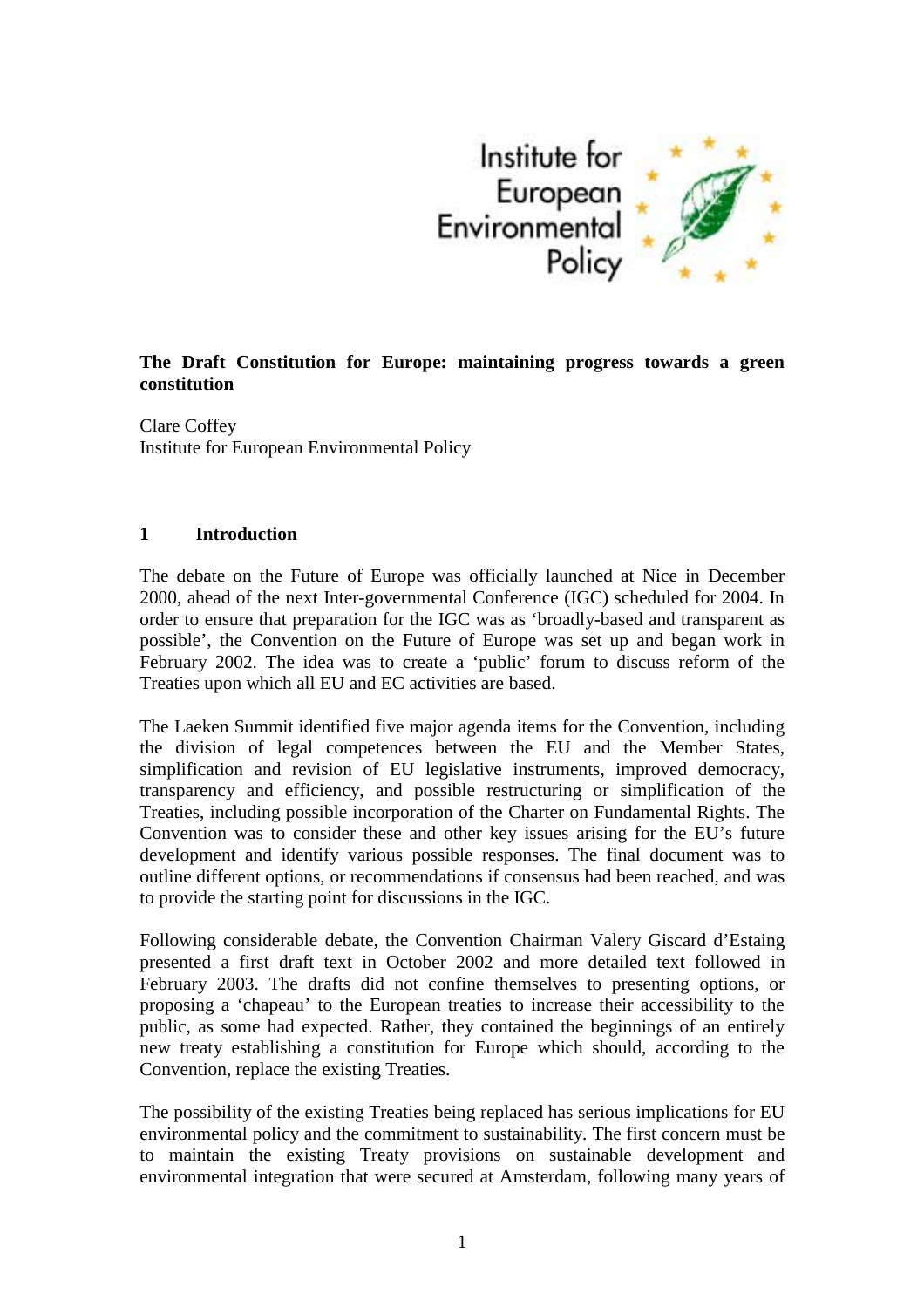effort by European environmental organisations and supportive Member States. The opportunity should also be taken to update various other Treaty provisions, such as those relating to agriculture or external trade, by introducing appropriate environmental objectives. There is, finally, also an opportunity to strengthen the EU's institutions, bringing them in line with globally accepted principles of good environmental governance.

## **2 Maintaining Current Commitments**

Following changes introduced by the Amsterdam Treaty, the European Union (EU) and the European Community (EC) now have the promotion of sustainable development explicitly stated among their objectives, as defined in Article 2 of the EC Treaty.

Another important advance under the Treaty of Amsterdam concerned the preexisting 'environmental integration requirement' – the provision that environmental protection requirements must be integrated into other EC policies. This was given a more prominent position and added emphasis by being moved out of the Environment Title of the Treaty and put it in a new Article 6 of the EC Treaty, near the front. It was consequently impossible for other Directorates-General of the European Commission and Council formations to argue that environmental integration was a matter for DG Environment and the Environment Council alone. The increased prominence given to environmental considerations as part of the Common Fisheries Policy and Common Agricultural Policy reform discussions bears testimony to this. Article 6 has also been referred to in an important judgement of the European Court of Justice.<sup>1</sup> Significantly, Article 6 says that such integration is to promote sustainable development, thus putting some flesh on the bare bones of the new task of sustainable development in Article 2.

The October draft constitution omitted any reference to sustainable development. The latest draft (February) includes sustainable development as one of the Union's main objectives, although not one of its values. The draft text nevertheless represents a very dangerous retreat from the text in the present Treaty in that it does not refer to environmental integration and the link between environmental protection and achievement of sustainable development. **The draft treaty should be at least as ambitious as the present Articles 2 and 6 of the EC Treaty, keeping environmental integration and sustainable development, as well as the link between the two, among the EU's core objectives.** 

## **3 Inserting Additional Environmental Objectives**

 $\overline{a}$ 

The Treaty of Amsterdam, or indeed the Treaty of Nice, did not amend specific articles dealing with agriculture, transport, regional policy and the common commercial policy. **If, however, the text of these articles is opened up as part of the current discussions, then the opportunity should be taken to introduce appropriate environmental language**.

<sup>&</sup>lt;sup>1</sup> See Concordia Bus Finland and Helsinki kaupunki, HKL-Bussiliikenne (Case C-513/99, 17 September 2002)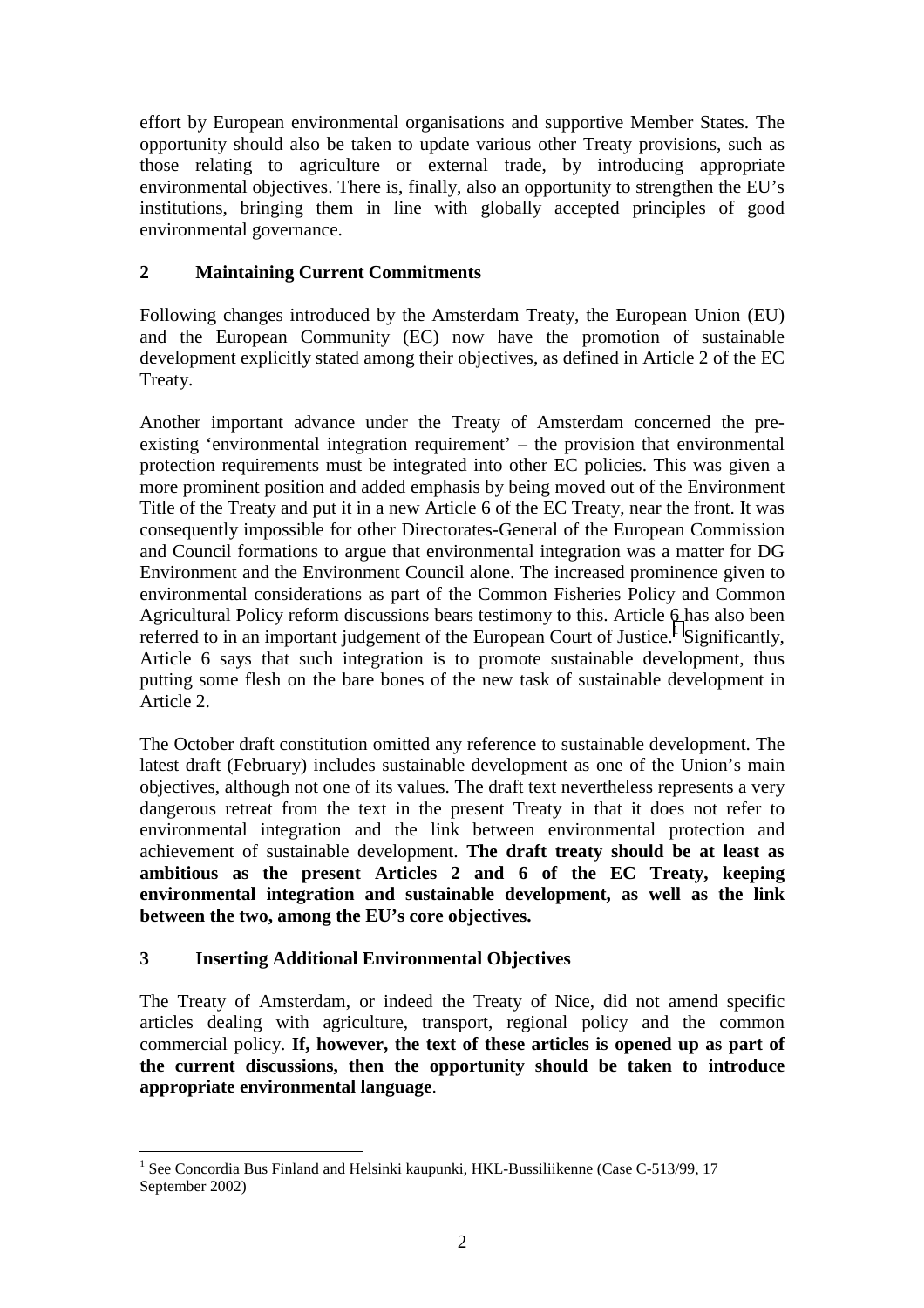Detailed suggestions for updating articles relating to agriculture, fisheries, transport, tourism, the internal market, external trade and development, and economic and social cohesion are set out in a 1995 IEEP report<sup>2</sup> and are still largely relevant today. A few of the most pressing changes are set out in the annex to this paper.

# **4 Modernising the EU Institutions**

Good governance has become a major pre-occupation of the EU, most obviously demonstrated by the Convention and the 2001 White Paper on European Governance. The EC has also signed the Aarhus Convention on access to information, public participation and access to justice, and is therefore committed to its implementation.

Against this background, the existing Treaty provisions governing the EU institutions suffer from a number of weaknesses that should be addressed in the new constitution, as follows.

- The secrecy of the **Council** has several negative effects, including making scrutiny more difficult. Improvements were secured, under the Amsterdam Treaty, regarding public access to Council documents. The workings of the Council were revised at the Seville European Council in June 2002, with Council debates on acts to be adopted by co-decision procedure now to be open to the public, but only during the initial and final stages of the procedure.
- The European **Commission** has sought to secure greater and more systematic public participation in the development of EU policies. The Amsterdam Treaty also states that the Commission should 'consult widely before proposing legislation and, wherever appropriate, publish consultation documents<sup>3</sup>. However, there is no further requirement under the EC Treaty for the Commission to ensure public participation.
- The Treaty states that any natural or legal person can take a case to the **European Court of Justice** 'against a decision addressed to that person or against a decision which … is of direct and individual interest to the former'. The overall effect of Article 230 has been to prevent citizens and citizens' organisations from challenging environmentally important decisions, as confirmed in 1998 in a case brought by Greenpeace and others (C-321/95).

**The constitution should propose requirements for: the Council, when acting in its legislative capacity, to open its meetings to the public; the Commission to ensure early and active public participation in all policy-making; and the European Court of Justice to give NGOs access to justice.** 

## **5 Conclusion**

The omission of sustainable development and environmental integration from the first draft constitution is believed to have been an oversight rather than a more deliberate

 $\frac{1}{2}$  *The 1996 Intergovernmental Conference: Integrating the Environment into Other EU Policies*, IEEP London, April 1995. A report prepared at the request of the Department of the Environment (UK)  $3$  Protocol on the application of the principles of subsidiarity and proportionality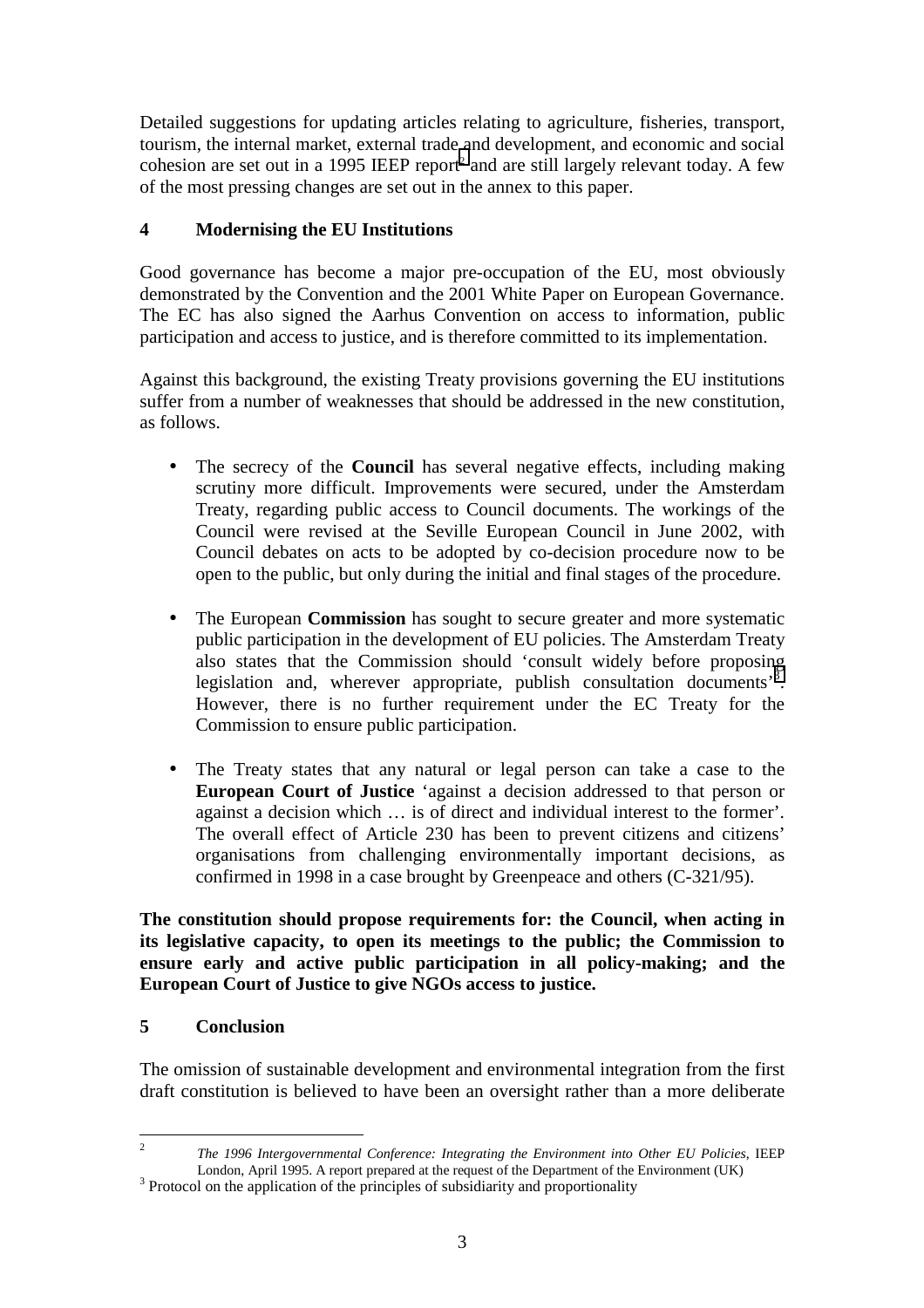attempt to roll back EU policy on environmental protection and sustainable development. Sustainable development has since found its way back into the draft constitution but it is clear that maintaining the language of the existing Treaties, notably environmental integration and its link with sustainable development, should remain the central requirement.

From a political perspective, it is difficult to see any serious opposition to maintaining the environmental provisions in the existing Treaties, and it would be unacceptable to withdraw from these, particularly given the global commitments made by the EU at the Johannesburg World Summit in 2002. Those wishing to maintain the status quo, are likely to have many allies amongst Member States, and support from civil society groups. A weakening of the basic environmental provisions, on the other hand, would risk a major campaign by environmental NGOs against the Constitution.

Given the other issues being addressed by the Convention, it may not be immediately apparent that it has such significance for the environment and sustainability agenda. There is a danger that this aspect could be overlooked as the draft constitution is finalised and Member States adopt harder positions in the Inter-governmental Conference that follows. It is hoped that this aspect of current and future texts will be scrutinised with care by relevant national ministries and that advantage will be taken of the opportunities available.

 $CC$ February 2003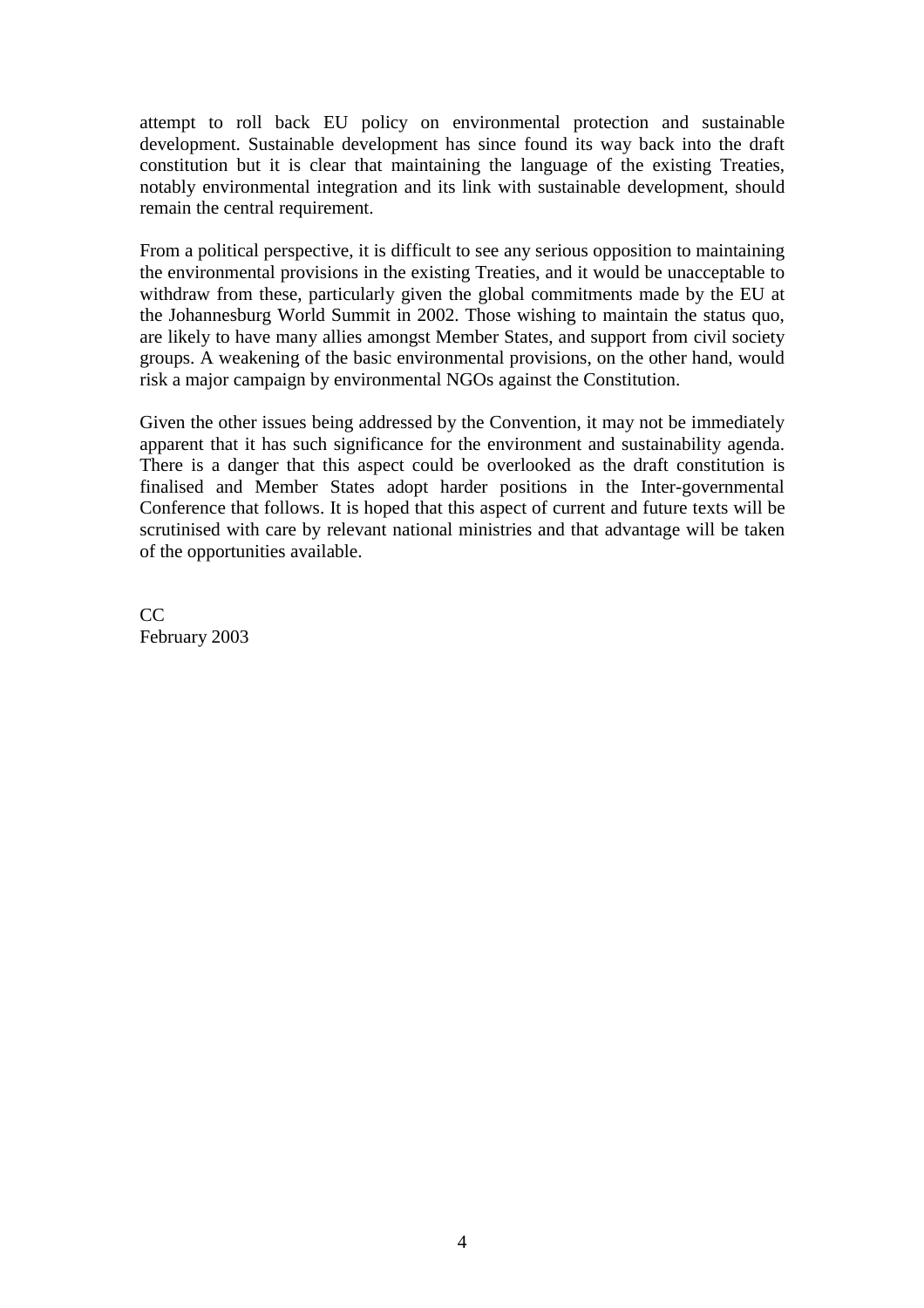#### **Annex Inserting Environmental Objectives into the Treaties**

#### *Agriculture (Title II)*

The agricultural articles are clearly in need of updating, reflecting as they do the priorities of the 1950s rather than those of the  $21<sup>st</sup>$  Century. Article 39 makes no reference to the environment, no reference to rural development per se, no reference to forestry and no reference to other issues increasingly perceived to be relevant to agricultural policy objectives, including farm animal welfare. Article 39 also contains very limited provisions upon which to base a Common Fisheries Policy.

Reform of the Treaty could be a clear signal to the outside world, of the political will to change the CAP and CFP in the coming decade. A new treaty could also strengthen the European Parliament's role in decision-making under the CAP and CFP. This is clearly a sensitive topic.

### *Common Commercial Policy (Title IX)*

Currently there is no reference to the requirements of sustainable development in relation to EU external trade, even though the relationships between environment, development and trade are critical. Article 131 TEC states only that the CCP should contribute to 'the harmonious development of world trade, the progressive abolition of restrictions on international trade and the lowering of customs barriers.'

The Community has exclusive competence in the area of external trade, with the Commission negotiating on behalf of the EC, and on the basis of mandates provided by the Article 133 standing committee appointed by the Council. This arrangement has long been criticised due to the continued failure to open up the Article 133 committee proceedings to the public, particularly given similar moves within the Council. The European Parliament's limited role in developing trade policy also contradicts attempts to increase the EU's democratic legitimacy.

#### *Economic and Social Cohesion (Title XVII)*

Despite the absence of any Treaty requirement for the Economic and Social Cohesion Policy to aim for *sustainable* development, references to sustainable development have repeatedly been inserted into the Structural Fund and Cohesion Fund Regulations. Both are now to promote overall harmonious 'sustainable' development, and strengthen economic and social, as well as 'environmental' cohesion. However, experience suggests that, while there has been some progress in using the funds to support in sustainable development, Member States tend to regard these environmental requirements as secondary to the traditional priorities of economic development, in particular growth in GDP and employment.

Given that sustainable development and environmental integration are among the main objectives of the EC, as reflected in the Structural and Cohesion Fund regulations, there is a clear need for harmonious sustainable development to become the overarching objective of EU cohesion policy, recognising the need for environmental protection and improvement as a prerequisite for sustainable regional development.